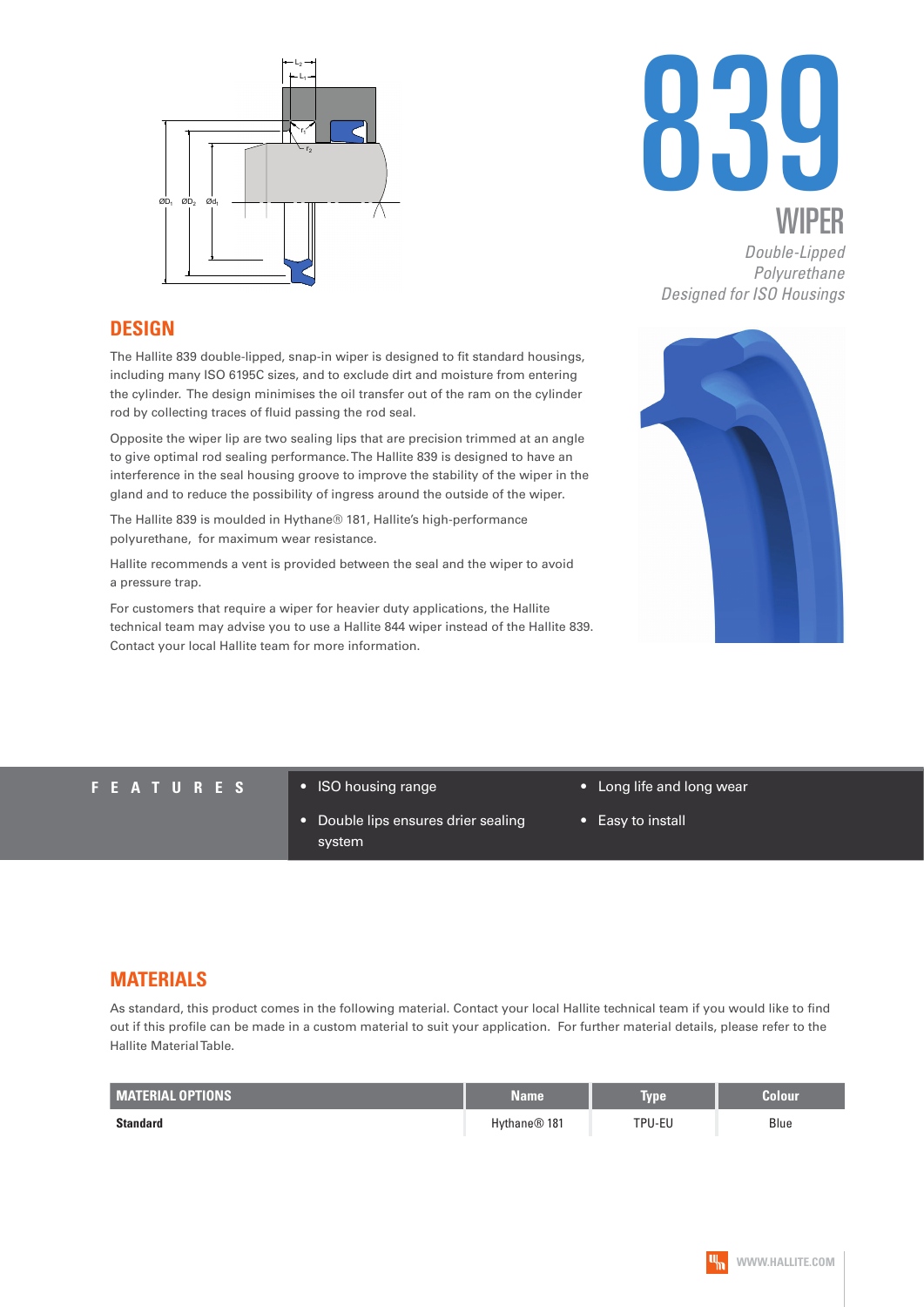### **TECHNICAL DETAILS**

| <b>OPERATING CONDITIONS</b> | <b>METRIC</b>                     | <b>INCH</b>                      |
|-----------------------------|-----------------------------------|----------------------------------|
| <b>Maximum Speed</b>        | $4.0$ m/sec                       | $12.0$ ft/sec                    |
| <b>Temperature Range</b>    | $-45^{\circ}$ C +110 $^{\circ}$ C | $-50^{\circ}$ F $+230^{\circ}$ F |

Not designed to scrape ice **NOTE**

> Data given are maximum values and can apply depending on specific application. Maximum ratings of temperature, pressure, or operating speeds are dependent on fluid medium, surface, gap value, and other variables such as dynamic or static service. Maximum values are not intended for use together at the same time, e.g. max temperature and max pressure. Please contact your Hallite technical representative for application support.

| <b>SURFACE ROUGHNESS</b>                              | umRa               | umRz               | umRt              | <b>uinRa</b> | <b>uinRz</b> | uinRt     |
|-------------------------------------------------------|--------------------|--------------------|-------------------|--------------|--------------|-----------|
| <b>Dynamic Sealing Face Ød</b>                        | $0.1 - 0.4$        | 1.6 max            | 4 max             | $4 - 16$     | $63$ max     | $157$ max |
| Static Sealing Face ØD <sub>1</sub> , ØD <sub>2</sub> | $1.6 \text{ max}$  | 6.3 <sub>max</sub> | 10 <sub>max</sub> | $63$ max     | $250$ max    | $394$ max |
| <b>Static Housing Faces L1</b>                        | 3.2 <sub>max</sub> | 10 <sub>max</sub>  | $16$ max          | $125$ max    | 394 max      | $630$ max |

| <b>RADII</b>                     |           |      |
|----------------------------------|-----------|------|
| Rod Diameter Ød, mm              | $\leq 90$ | > 90 |
| Max Fillet Rad r <sub>1</sub> mm | 0.20      | 0.40 |
| Max Fillet Rad r, mm             | 0.40      | 0.40 |

**NOTE**

**NOTE**

Assembly chamfers are governed by the associated rod seal.

| <b>TOLERANCES</b> | $Jd_1$ | T               |                 |             |
|-------------------|--------|-----------------|-----------------|-------------|
| mm                | f9     | H <sub>11</sub> | H <sub>11</sub> | $+0.20 - 0$ |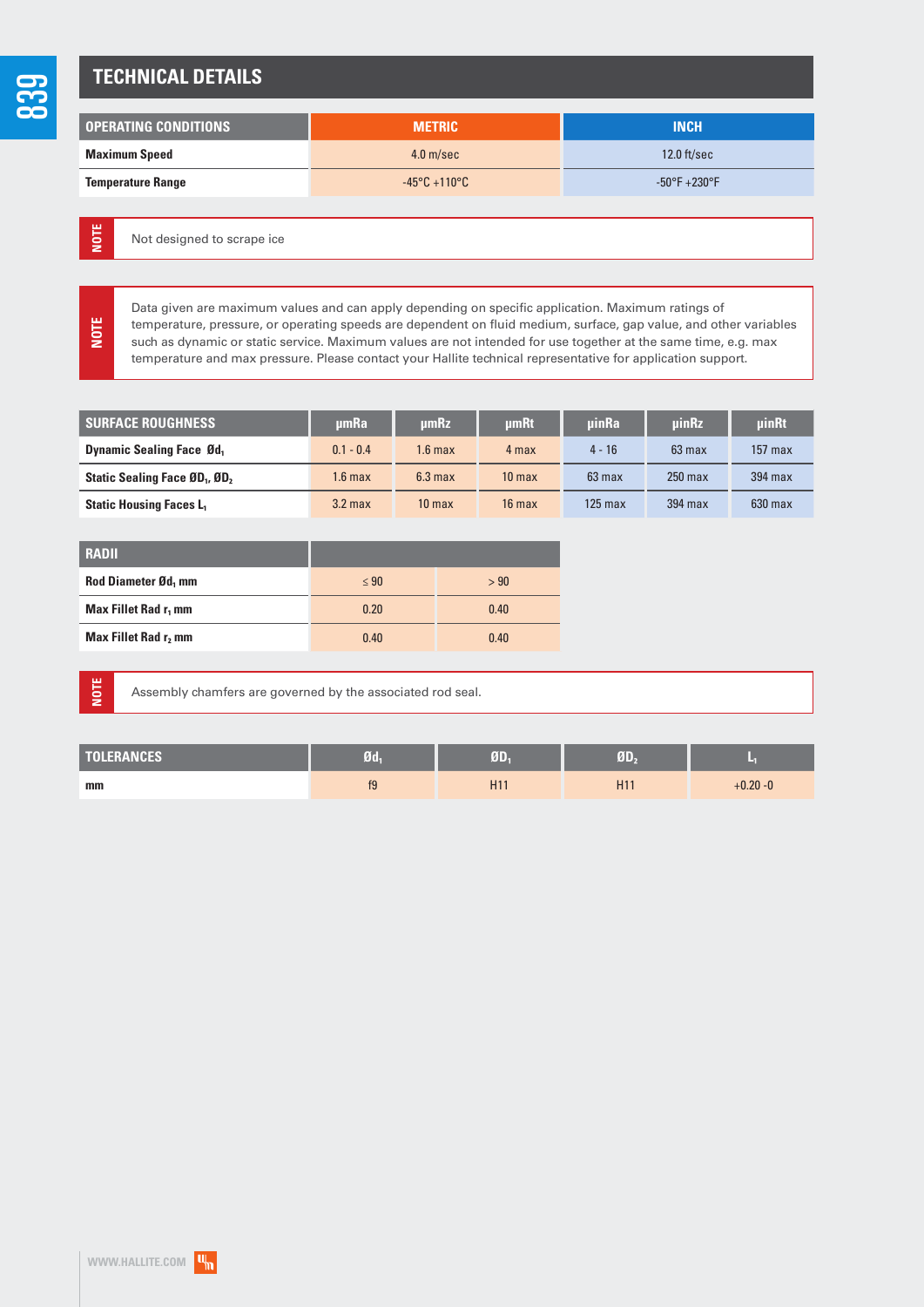



*Double-Lipped Polyurethane Designed for ISO Housings*

## **PART NUMBER RANGE**

|                                                                                       |            |                          |            | <b>METRIC</b>   |            |             |                |             |
|---------------------------------------------------------------------------------------|------------|--------------------------|------------|-----------------|------------|-------------|----------------|-------------|
| $\mathbf{0d}_1$                                                                       | <b>TOL</b> | $\mathbf{0}\mathbf{D}_1$ | <b>TOL</b> | ØD <sub>2</sub> | <b>TOL</b> | Ц.          | $\mathsf{L}_2$ | <b>PART</b> |
|                                                                                       | f9         |                          | <b>H11</b> |                 | <b>H11</b> | $+0.20 - 0$ |                | No.         |
| 12.00                                                                                 | $-0.02$    | 18.00                    | $+0.11$    | 14.50           | $+0.11$    | 4.00        | $7.00$         | 4436800†    |
|                                                                                       | $-0.06$    |                          | $0.00\,$   |                 | $0.00\,$   |             |                |             |
| 14.00                                                                                 | $-0.02$    | 20.00                    | $+0.13$    | 16.50           | $+0.11$    | 4.00        | $7.00$         | 4436900†    |
|                                                                                       | $-0.06$    |                          | $0.00\,$   |                 | $0.00\,$   |             |                |             |
| 15.00                                                                                 | $-0.02$    | 22.00                    | $+0.13$    | 18.00           | $+0.11$    | 3.80        | 6.00           | 4762300     |
|                                                                                       | $-0.06$    |                          | $0.00\,$   |                 | $0.00\,$   |             |                |             |
| 18.00                                                                                 | $-0.02$    | 24.00                    | $+0.13$    | 20.50           | $+0.13$    | 4.00        | 7.00           | 44370001    |
|                                                                                       | $-0.06$    |                          | $0.00\,$   |                 | 0.00       |             |                |             |
| 20.00                                                                                 | $-0.02$    | 26.00                    | $+0.13$    | 22.50           | $+0.13$    | 4.00        | 6.00           | 4415000†    |
|                                                                                       | $-0.07$    |                          | $0.00\,$   |                 | $0.00\,$   |             |                |             |
| 22.00                                                                                 | $-0.02$    | 28.00                    | $+0.13$    | 24.50           | $+0.13$    | 4.00        | 7.00           | 44371001    |
|                                                                                       | $-0.07$    |                          | $0.00\,$   |                 | $0.00\,$   |             |                |             |
| 25.00                                                                                 | $-0.02$    | 31.00                    | $+0.16$    | 27.50           | $+0.13$    | 4.00        | $7.00$         | 4799700†    |
|                                                                                       | $-0.07$    |                          | $0.00\,$   |                 | 0.00       |             |                |             |
| 28.00                                                                                 | $-0.02$    | 36.00                    | $+0.16$    | 31.00           | $+0.16$    | $5.00\,$    | $8.00\,$       | 44372001    |
|                                                                                       | $-0.07$    |                          | $0.00\,$   |                 | 0.00       |             |                |             |
| 30.00                                                                                 | $-0.02$    | 38.00                    | $+0.16$    | 33.00           | $+0.16$    | 5.00        | 8.00           | 4519200     |
|                                                                                       | $-0.07$    |                          | $0.00\,$   |                 | $0.00\,$   |             |                |             |
| 32.00                                                                                 | $-0.03$    | 40.00                    | $+0.16$    | 35.00           | $+0.16$    | 5.00        | $8.00\,$       | 4594000†    |
|                                                                                       | $-0.09$    |                          | $0.00\,$   |                 | 0.00       |             |                |             |
| 36.00                                                                                 | $-0.03$    | 44.00                    | $+0.16$    | 39.00           | $+0.16$    | $5.00\,$    | $8.00\,$       | 44373001    |
|                                                                                       | $-0.09$    |                          | $0.00\,$   |                 | 0.00       |             |                |             |
| 40.00                                                                                 | $-0.03$    | 48.00                    | $+0.16$    | 43.00           | $+0.16$    | 5.00        | 8.00           | 4591600†    |
|                                                                                       | $-0.09$    |                          | $0.00\,$   |                 | 0.00       |             |                |             |
| 45.00                                                                                 | $-0.03$    | 53.00                    | $+0.19$    | 48.00           | $+0.16$    | 5.00        | $8.00\,$       | 44374001    |
|                                                                                       | $-0.09$    |                          | $0.00\,$   |                 | 0.00       |             |                |             |
| 50.00                                                                                 | $-0.03$    | 58.00                    | $+0.19$    | 53.00           | $+0.19$    | $5.00\,$    | 8.00           | 45844001    |
|                                                                                       | $-0.09$    |                          | $0.00\,$   |                 | $0.00\,$   |             |                |             |
| 55.00                                                                                 | $-0.03$    | 65.00                    | $+0.19$    | 58.00           | $+0.19$    | $6.00\,$    | 9.70           | 4575200     |
|                                                                                       | $-0.10$    |                          | 0.00       |                 | 0.00       |             |                |             |
| 56.00                                                                                 | $-0.03$    | 66.00                    | $+0.19$    | 59.00           | $+0.19$    | 6.00        | 9.70           | 44375001    |
|                                                                                       | $-0.10$    |                          | 0.00       |                 | 0.00       |             |                |             |
| 60.00                                                                                 | $-0.03$    | 70.00                    | $+0.19$    | 63.00           | $+0.19$    | 6.00        | 9.70           | 4802400     |
|                                                                                       | $-0.10$    |                          | 0.00       |                 | 0.00       |             |                |             |
| <b>NOTE</b><br>Part numbers suffixed by "t "indicate housing sizes to meet ISO 6195C. |            |                          |            |                 |            |             |                |             |

**PART NUMBERS ON THIS PAGE ARE LISTED IN THE STANDARD MATERIAL OPTION. FOR MATERIAL VARIATIONS OR FOR CUSTOM SIZES, MATERIALS, OR SEAL DESIGNS, PLEASE CONTACT YOUR LOCAL HALLITE REPRESENTATIVE.**